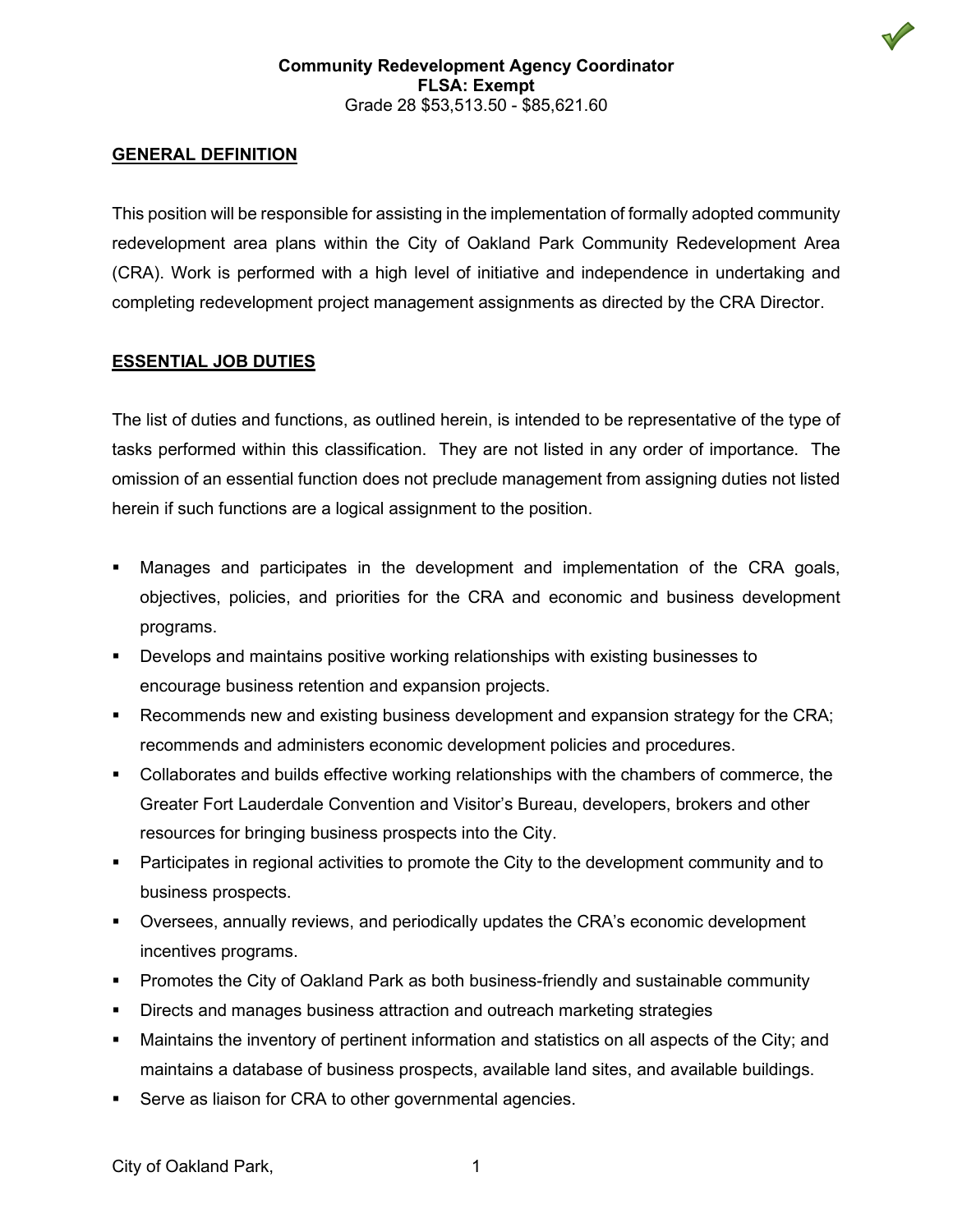#### **Community Redevelopment Agency Coordinator FLSA: Exempt** Grade 28 \$53,513.50 - \$85,621.60

- Assists in conducting comprehensive studies of Redevelopment Area data.
- Assists in the development of the annual report, including progress reports on existing projects.
- Assists with the development of the annual CRA operating budget.
- Develop and maintain a clear understanding of all department projects to identify public relations opportunities.
- Oversee department external communications and produce communications pieces in a variety of media. Enhance web presence, develop and disseminate PR announcements.
- Responsible for management and oversight of the CRA website and content, including gathering and researching the information that enhances the value of the site. Plan and write stories, features, and data for online dissemination. Develop and manage the department's social media sites.
- Work with City Public Information Officer to develop and disseminate Department news, events and achievements.

# **KNOWLEDGE, SKILLS & ABILITIES**

- **Excellent verbal and written communication skills.**
- Strong interpersonal skills; a professional manner with the ability to work well with diverse populations over the telephone, in written correspondence, and in-person; ability to communicate clearly, diplomatically, and effectively.
- Strong project management skills. Ability to problem-solve, take initiative, set priorities, handle multiple projects, and exercise good judgment in a fast-paced, dynamic, deadline-driven environment in an organized and professional manner.
- Demonstrated ability to work independently, with a high level of initiative, and as part of a team.
- Proficiency with personal computing environment, Microsoft Office Suite (Microsoft Word, Excel, Adobe Creative Suite, Outlook and PowerPoint), and the Internet.

# **MINIMUM ACCEPTABLE EDUCATION, TRAINING & EXPERIENCE**

Bachelor's degree in Communications, Journalism, Public Administration, Project Management or related field. Proficiency in Microsoft Office suite; SharePoint knowledge. Must be a capable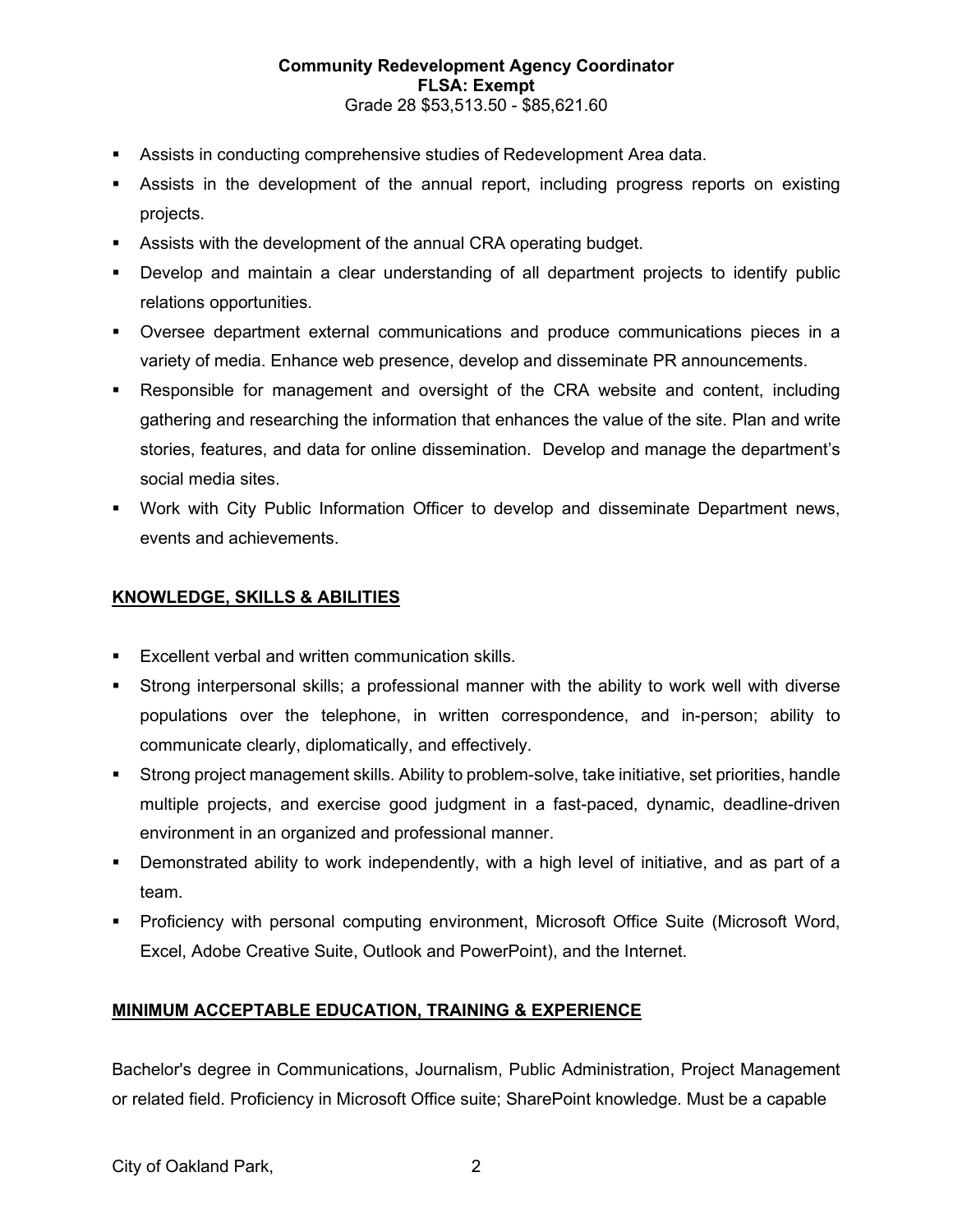#### **Community Redevelopment Agency Coordinator FLSA: Exempt** Grade 28 \$53,513.50 - \$85,621.60

writer and communicator, fast learner, adept at managing multiple responsibilities at once, able to work collaboratively with business partners at multiple levels, have high attention to detail and time management skills to meet deadlines. A minimum of two (2) years of experience in economic or business development, including at least one (1) year experience in a government setting, is required.

### **PREFERRED:**

- Master's Degree Preferred in Communications, Journalism, Public Administration, Project Management or related field.
- Two years' experience in either public relations or communications.
- One year of social media marketing experience, graphic design or video production skills.
- Certification from the Florida Redevelopment Association Redevelopment Academy.

# **PHYSICAL REQUIREMENTS**

The City of Oakland Park is an Equal Opportunity Employer. In compliance with the Americans with Disabilities Act (42 U.S. C. 12101 et. seq.), the City of Oakland Park will provide reasonable accommodations to qualified individuals with disabilities and encourages both prospective and current employees to discuss potential accommodations with the employer. The physical demands described here are representative of those that must be met by an employee to successfully perform the essential functions of this job.

Tasks involve the ability to exert light physical effort in sedentary to light work, but which may involve some lifting, carrying, pushing and/or pulling of objects and materials of lightweight (5 pounds). Tasks may involve extended periods of time at a keyboard or workstation. Work is performed in usual office conditions with rare exposure to disagreeable environmental factors. Some tasks require visual abilities. Some tasks require oral communication ability.